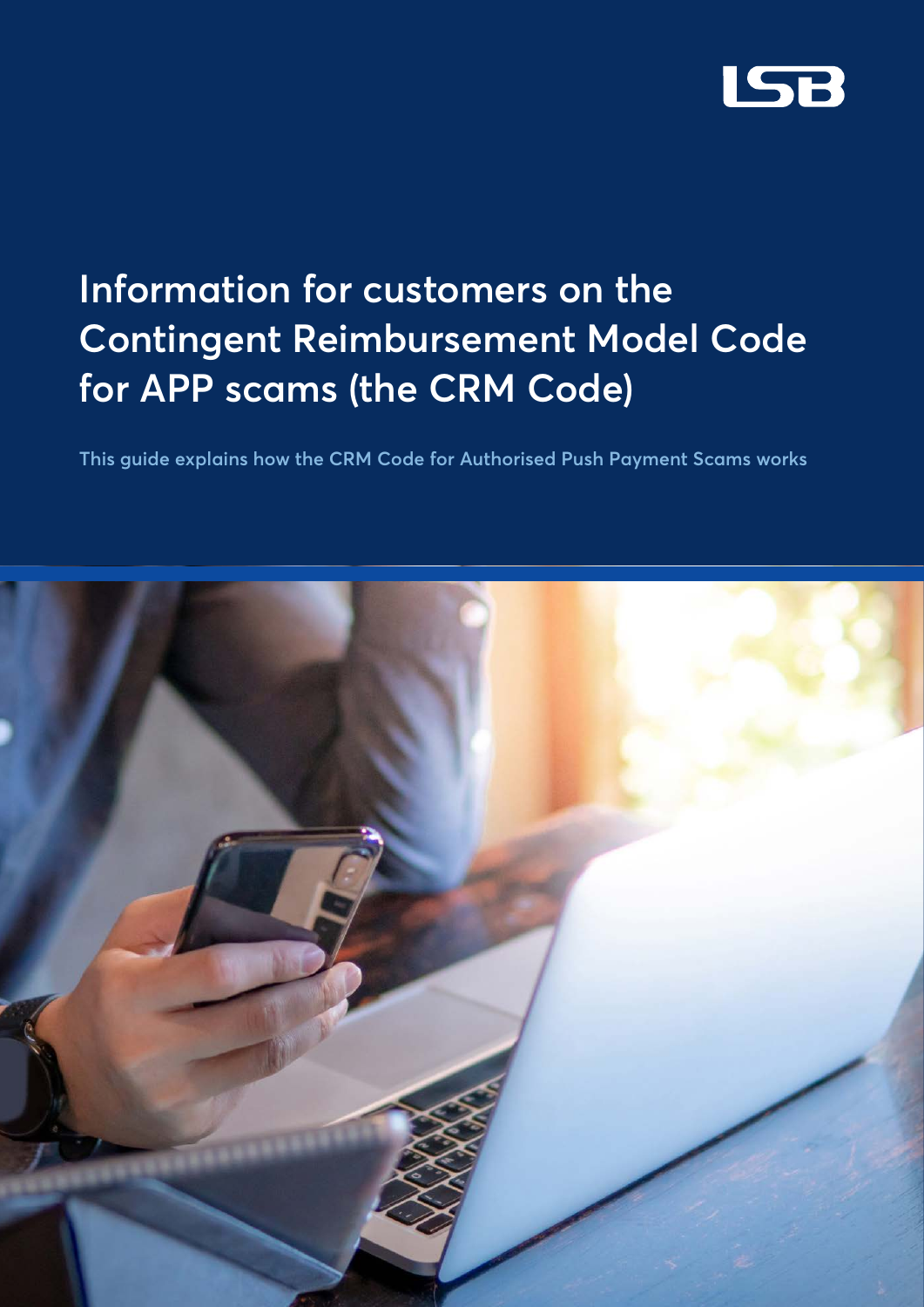### **Sections 1.**

|  | What is the CRM Code? |
|--|-----------------------|
|--|-----------------------|

- Have you been a victim of Authorised Push Payment scam? **2.**
- Does the Code protect me? **3.**
- What do banks signed up to the Code do to protect me? **4.**
- How can I protect myself? **5.**
- What do I do if I've lost money to an APP Scam? **6.**
- In what circumstances will I get my money back? **7.**
- Where can I go to get more help understanding this Code? **8.**



**If you are worried that you might have been a victim of a scam it is important to make contact with your bank, building society or other payment provider immediately, using the number on the back of your debit, credit or prepaid card or by visiting their website. Early engagement with your bank will benefit any investigation and/or tracing of funds, so don't delay or try to check things out yourself.** 

**If you have been a victim of a scam and don't have access to any money because it's all been taken, tell your bank as they may be able to help you. You can also contact the Citizens Advice consumer helpline: [03454 04 05 06](tel:03454 04 05 06) or by clicking [here](https://www.citizensadvice.org.uk/consumer/get-more-help/if-you-need-more-help-about-a-consumer-issue/)**

**If you have been a victim of a scam and are finding it hard to recover from the experience, contact Victim Support on [0808 1689 111](tel:0808 1689 111) or by clicking [here](http://www.victimsupport.org.uk/)**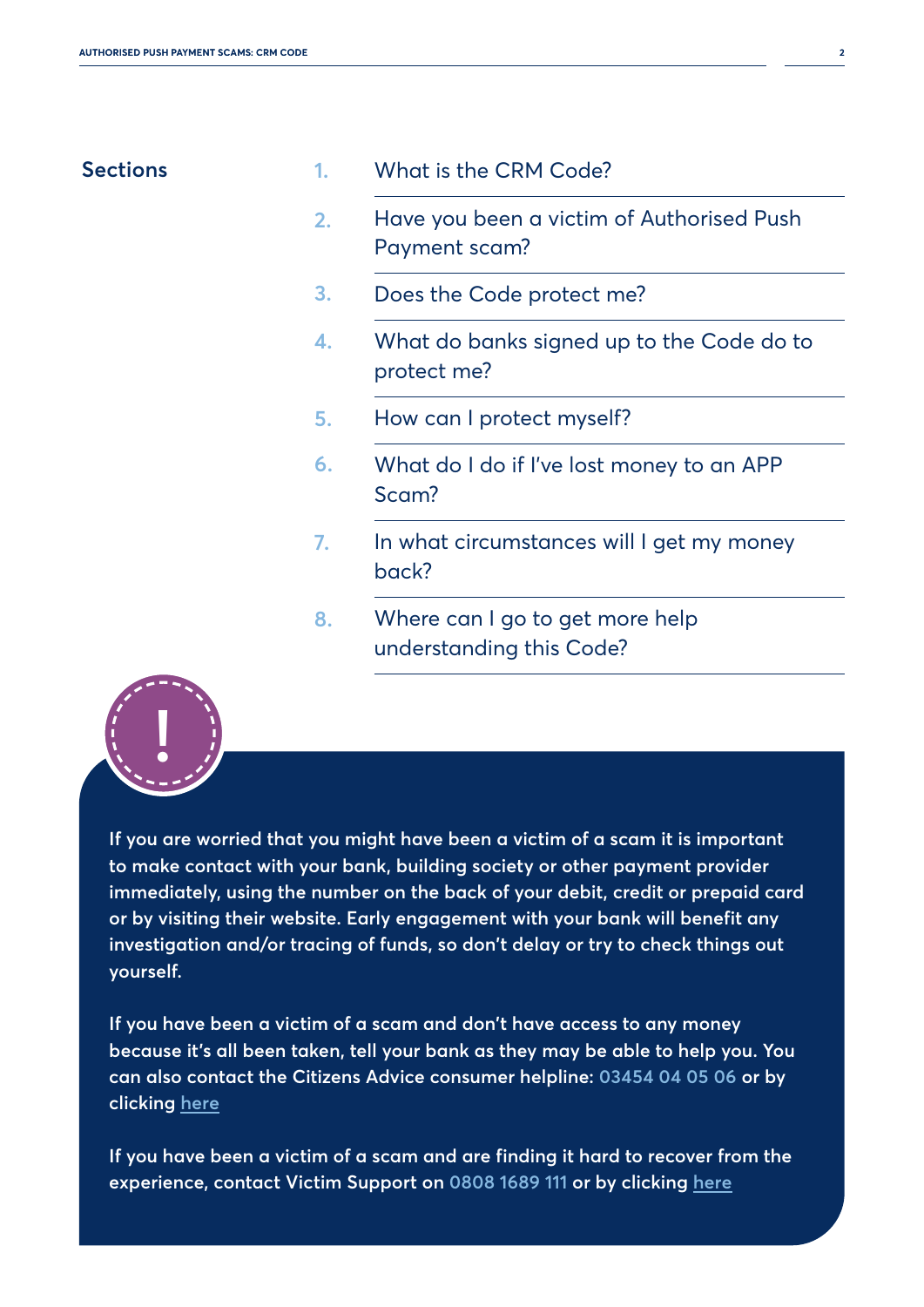# **What is the CRM Code?**

The CRM Code has been in place since May 2019 and applies to Payment Service Providers.<sup>1</sup> It provides greater protection to customers from Authorised Push Payment scams by increasing customer awareness and education, doing more to prevent these scams and by committing to reimburse customers in certain circumstances. The Code does not guarantee that all customers will get their money back, you still need to take care when making payments.

You can find a full list of signatory firms on the [LSB website](https://www.lendingstandardsboard.org.uk/why-register/#registered-firms)

# **Have you been a victim of an Authorised Push Payment scam?**

Authorised Push Payment scams (or APP scams) occur when someone is tricked into transferring money to a fraudster via a bank transfer. A bank transfer is an electronic payment made out of your account. You can make bank transfers via your bank online or by mobile banking, or within a branch or by telephone banking.

The CRM Code only applies where you have made the payment yourself, or given someone you trust your password or let them access your account for the specific purpose of making the payment.

There are many different kinds of APP scams, including:

- **• Safe account** fraudsters convince people to move money to another bank account, to protect against fraud
- **• Romance scams** fraudsters, typically using a fake profile, form a relationship in order to ask for money, or enough personal information to steal the victim's identity
- **• Purchase scams** sending money to buy goods that don't exist or are not as advertised
- **• Invoice scams** where fraudsters send a false invoice, often pretending to be from a company that the victim is expecting a bill from (e.g. HMRC)

**<sup>1</sup>** Payments Service Providers include banks, building societies, credit unions, and electronic money and payments institutions. The term 'bank' will be used throughout this guide for simplicity, but it also includes these other payment services providers, as they may be involved in transferring your money.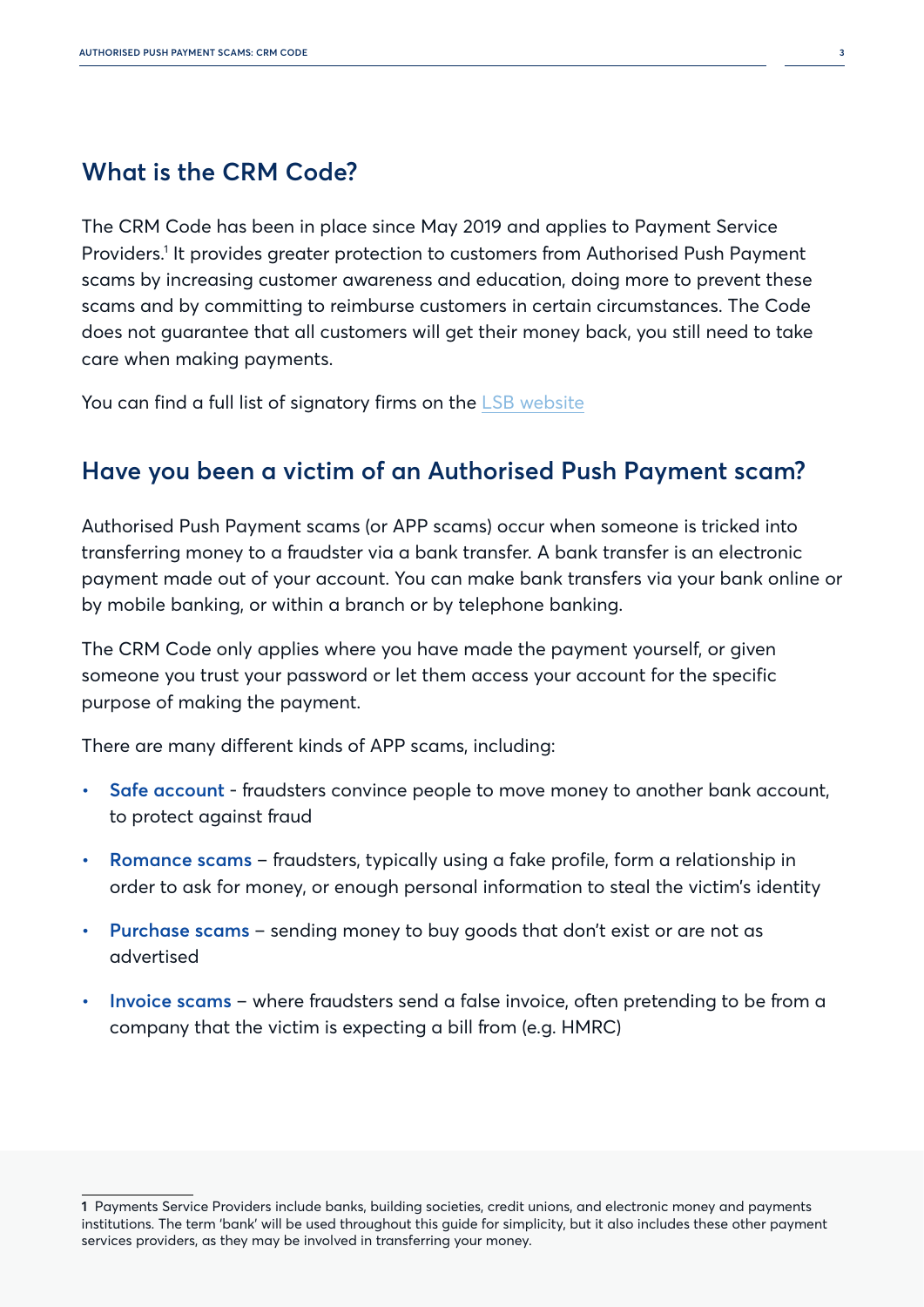# **Does the Code protect me?**

#### **The Code applies to:**

- Individuals' personal accounts providing they are not being used for trade or business
- Micro-enterprises: enterprises which employ fewer than 10 people and whose annual turnover and/or annual balance sheet total does not exceed 2 million euros
- Charities with an annual income of less than £1million
- $\blacktriangleright$  Payments made within the UK, so it won't cover you if you send payments overseas

### *Where the Code does not apply*

- $*$  Where someone takes money from your account without your permission
- \* Where you have given someone permission to make a payment on your behalf and they have taken *more* money out than you said they could (this is known as unauthorised fraud)
- Where payments are made using cash, cheque, credit, debit or prepaid card

You can find out more about your rights, unauthorised scams and credit/debit/prepaid card fraud from the Citizen's Advice Consumer Service: [03454 04 05 06](tel:03454 04 05 06) or [here](http://www.citizensadvice.org.uk/consumer/get-more-help/if-you-need-more-help-about-a-consumer-issue/)

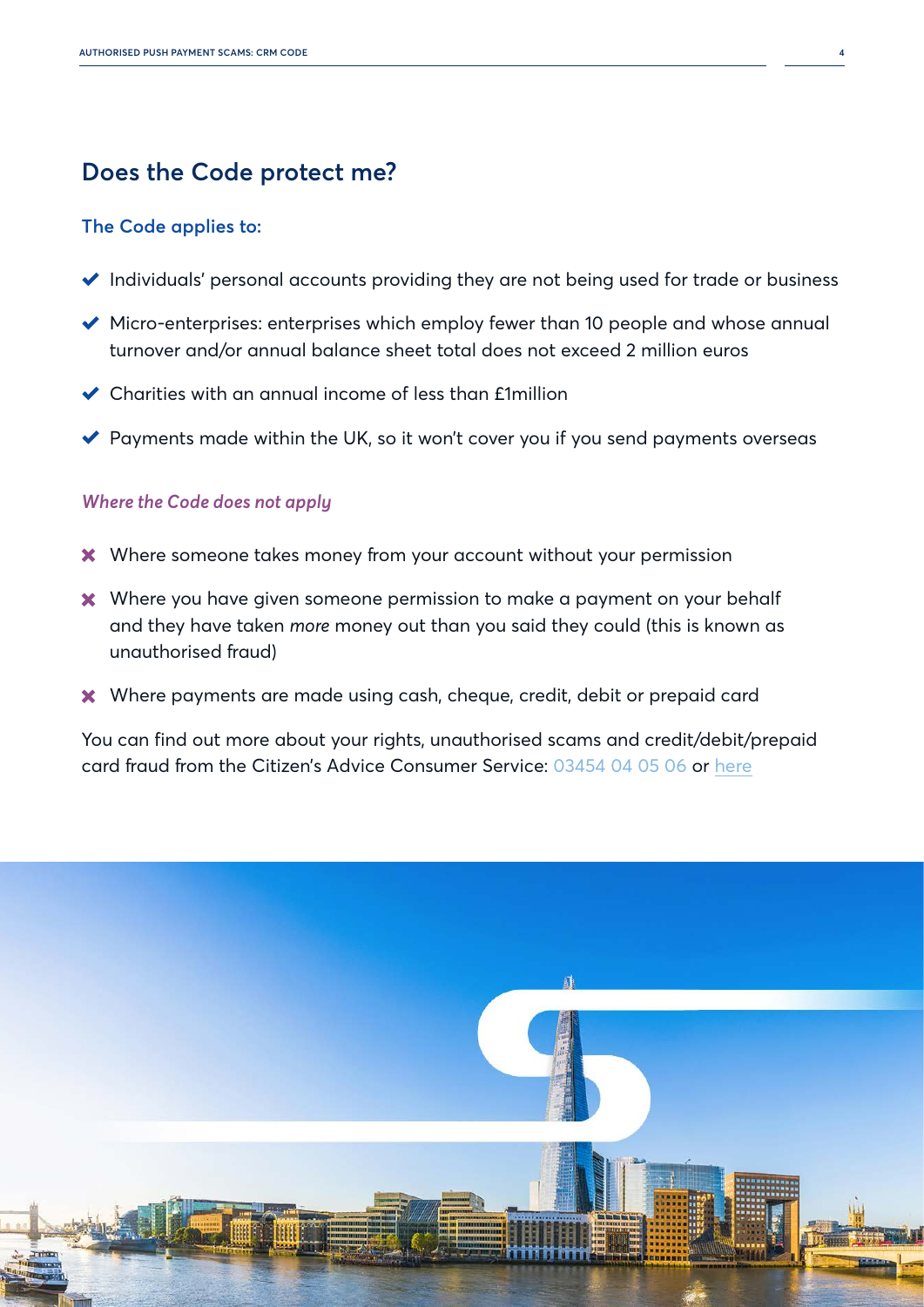# **What do banks who sign up to the Code do to protect me?**

Banks commit to take a number of steps aimed at protecting customers from APP scams, these include:

- Taking steps to educate their customers about APP scams
- Taking steps to identify higher risk payments and customers who have a higher risk of becoming a victim of APP scams
- Providing warnings to customers if the bank identifies an APP scam risk
- Taking extra steps to protect customers who might be vulnerable to APP scams
- Talking to customers about payments and even delaying or stopping payments where there are scam concerns
- $\rightarrow$  Acting quickly when a scam is reported to it
- $\rightarrow$  Taking steps to stop fraudsters opening bank accounts
- Banks also agree to reimburse customers who have lost money to APP scams in some circumstances

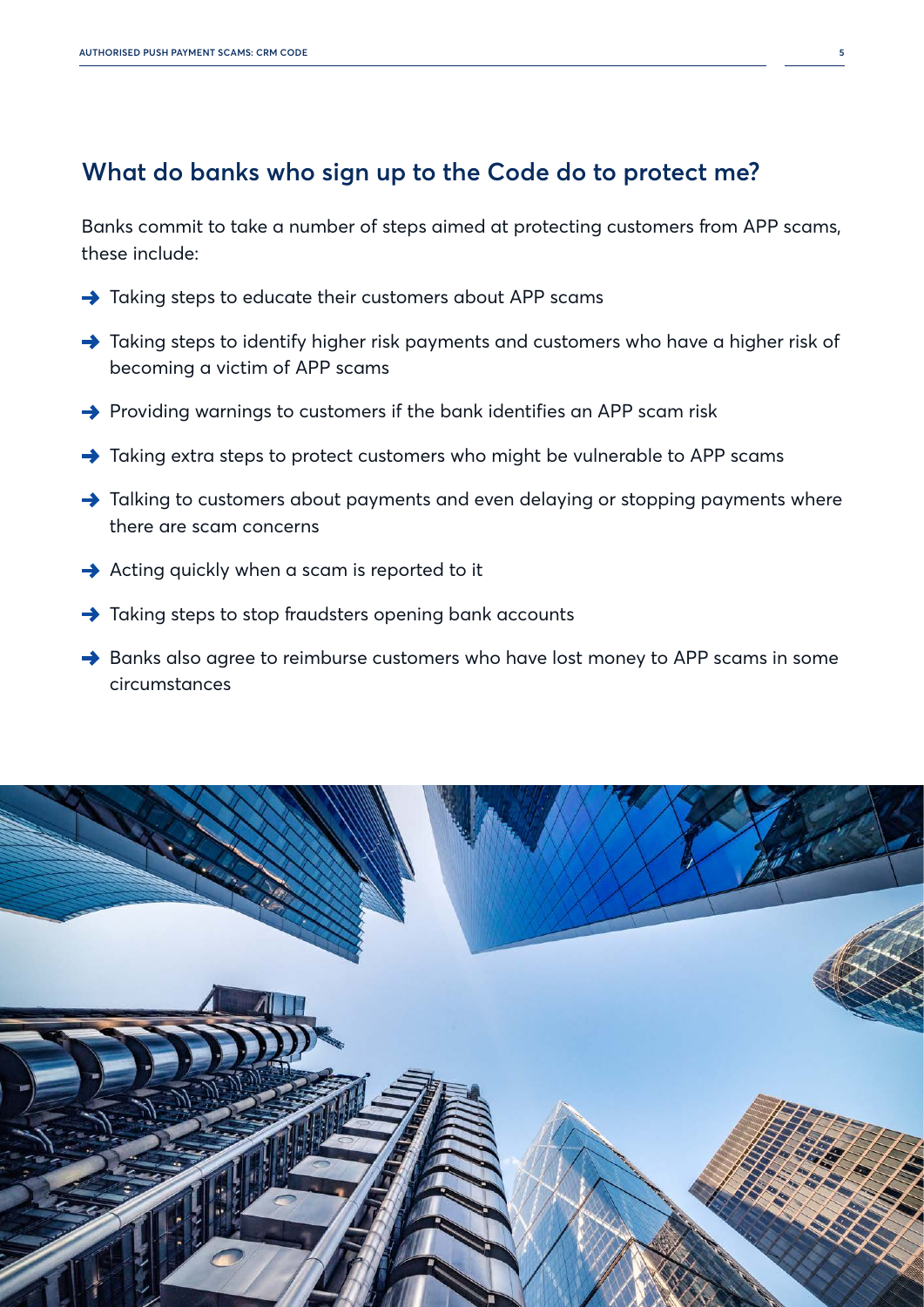## **How can I protect myself?**

The decision about whether you get your money back should be made on the basis of your individual circumstances. So, **if at the time you made the payment, you really didn't believe it was a scam make sure you explain this to your bank.**

Here are some of the things you could do to protect yourself when making payments from your bank account:

- Pay attention to warnings given to you by your bank. *Your bank might show you extra messages when you set up, change or make payments. It's very important that you pay attention to these and follow any instructions*
- Always think carefully before making a payment, especially if it's a lot of money for you. If you have any doubt about the payment or payment details, talk to someone you trust or call your bank using the number on the back of your card
- $\rightarrow$  When making a payment to an individual or organisation, take a moment to consider whether:
	- The person you're paying is who you were expecting to
	- The payment is for genuine goods or services
	- The person or business you are paying is legitimate

*Many people lose confidence and think they should have spotted the scam after they found out they've fallen for a scam. Don't let this put you off asking your bank to look into your case, it is about what you did and thought at the time of the payment, not afterwards.*

In some cases, it may not be reasonable to expect people to have protected themselves from a particular scam or to have taken the steps set out above. There are many different reasons why someone might not have been able to protect themselves. It might be that the scam was so convincing and sophisticated that even someone who was experienced in making payments couldn't protect themselves.

The Code says that if the combination of a person's individual circumstances and the scam itself mean that it wasn't reasonable to expect that person to have protected themselves then they should always be given their money back. The Code refers to these people as 'vulnerable to APP scams'. There isn't a tick list to decide if someone is vulnerable, it will always be decided on a case by case basis.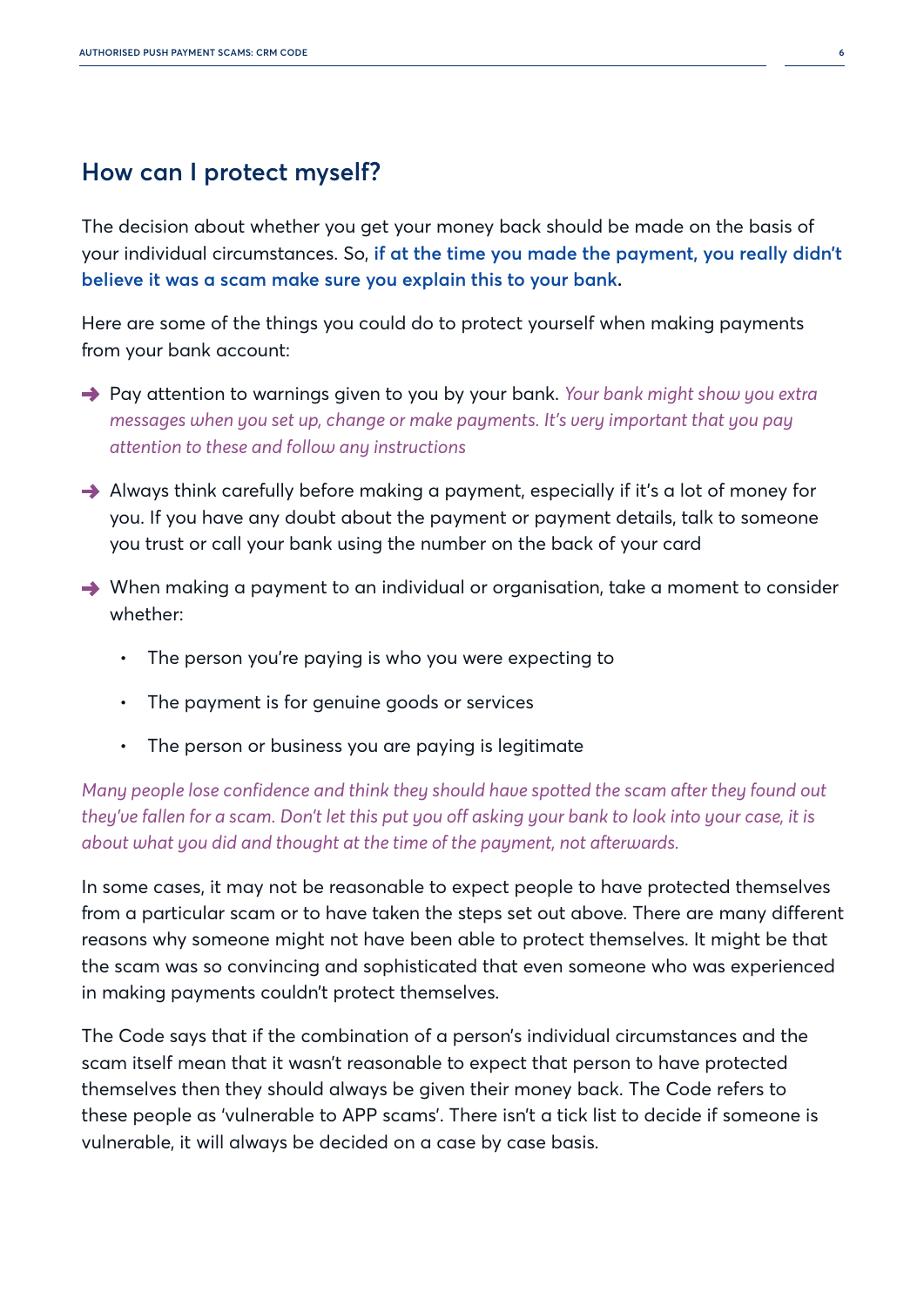## **What do I do if I've lost money to an APP Scam?**

#### **Tell your bank as soon as possible if you think you might have sent money to an APP scam**. **01**

Your bank will try to trace your money, so it is important to get in touch with your bank as soon as possible. It will also benefit any investigation your bank may wish to conduct. You may also wish to contact the police, but contacting your bank is the first priority.

#### **Your bank will probably ask you questions about the scam and what you did and to explain why you believed what you did at the time**. **02**

They might also ask you to provide any evidence that is available to support what you have told them, for example phone records or copies of emails. They should always ask these questions sensitively and you should let them know if you need more support or for the bank to communicate with you differently. Remember that there are organisations that can provide independent advice and support in relation to the scam and the impact it has had on you. A list of organisations and their contact details is included at the end of this guide.

### **03**

### **Some of these questions might feel personal and be difficult to answer, however it is important to be as open and honest with your bank as you can.**

The bank is trying to understand what went on at the time of the scam and whether you were vulnerable to the scam and also to get details that can help them protect other customers. If you do not provide the information the banks need or are dishonest when responding to questions after you have reported a scam, then the bank may decide that it will not reimburse you.

### **04**

### **If your bank is a signatory to the Code then you should ask your bank to investigate whether you are entitled to get your money back under the Code.**

The bank should normally let you know within 15 business days (or 35 days in extraordinary circumstances). If your bank is not a signatory, then you can still ask your bank to investigate.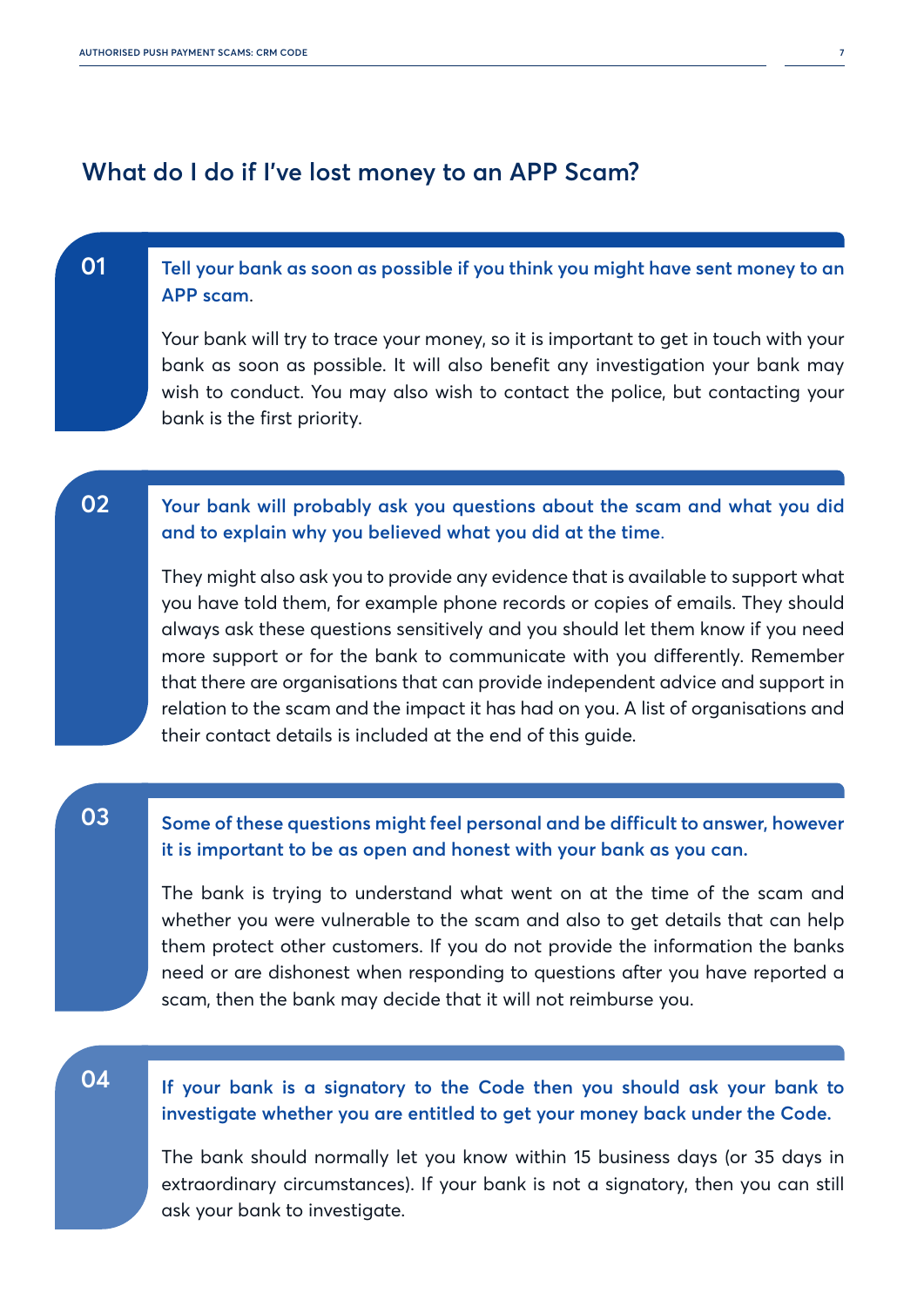### *Raising a complaint*

If your bank has decided not to reimburse your funds, or only to reimburse a portion of the funds lost, you can raise a complaint. Your bank will provide information on how to raise a complaint to both your bank and the receiving bank (the bank to which the funds were sent), and the process to follow should you wish to do so. Always contact your bank in the first instance.

If you are not satisfied with the outcome of the complaint or you have not had an answer within 8 weeks, then you should ask the Financial Ombudsman Service to look into your complaint. This is a free service. For further information visit [here](http://www.financial-ombudsman.org.uk/consumers/how-to-complain) or call [0800 023 4567](tel:0800 023 4567).

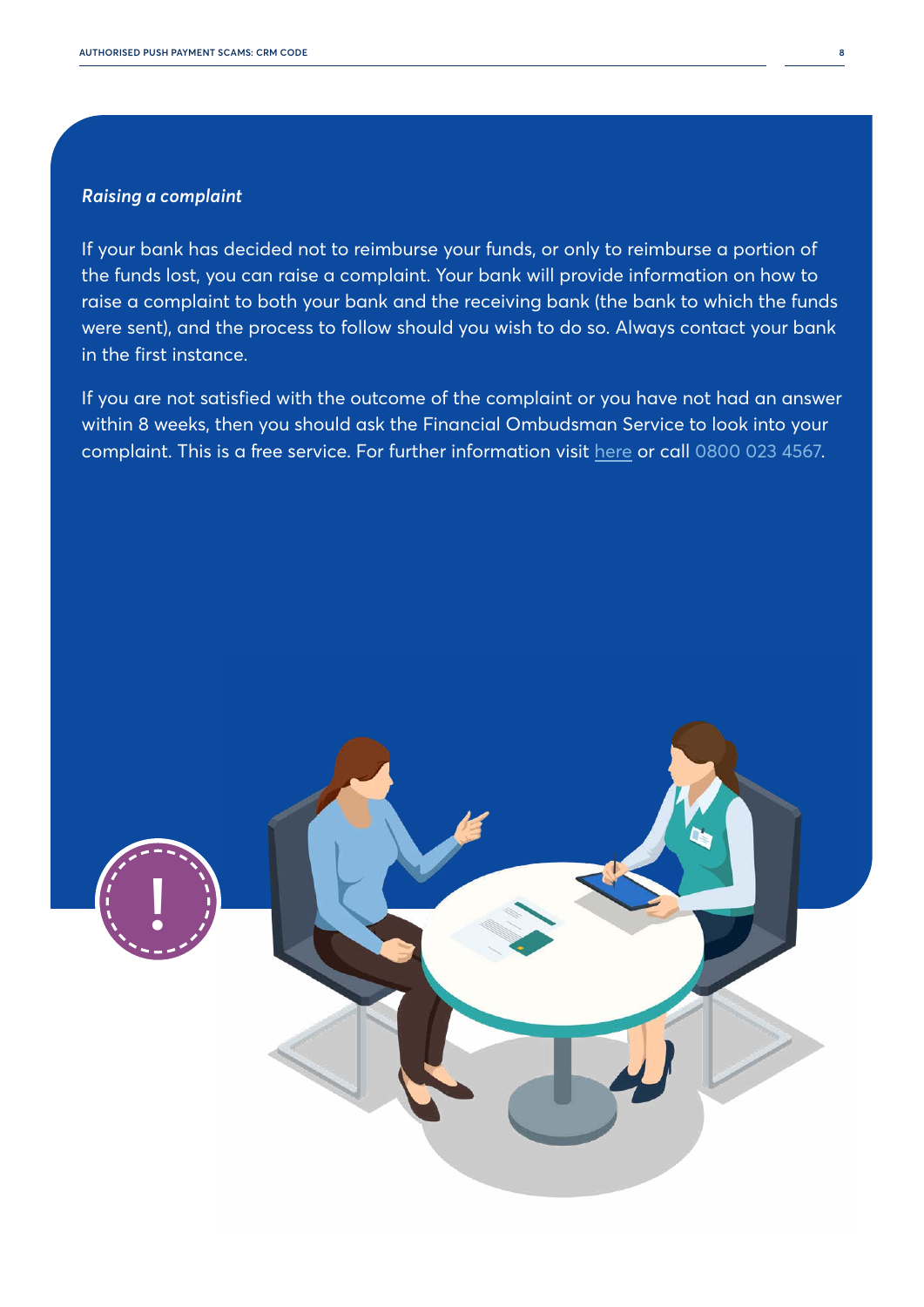

# **In what circumstances will I get my money back?**

The Code requires that banks reimburse customers if they were vulnerable according to a definition set out in the Code, even if banks have also done everything they should have under the Code.

Banks that have signed up to the Code commit to give you all the money you lose to an APP scam if you have taken the steps set out above to protect yourself.

You will get some, but not all, of your money if the bank has failed to provide the protections set out in the Code and you have also not done what was expected of you.

If the bank has met the Code requirements and you did not take the steps outlined you may not get any money back, although a bank might choose to make a goodwill payment.